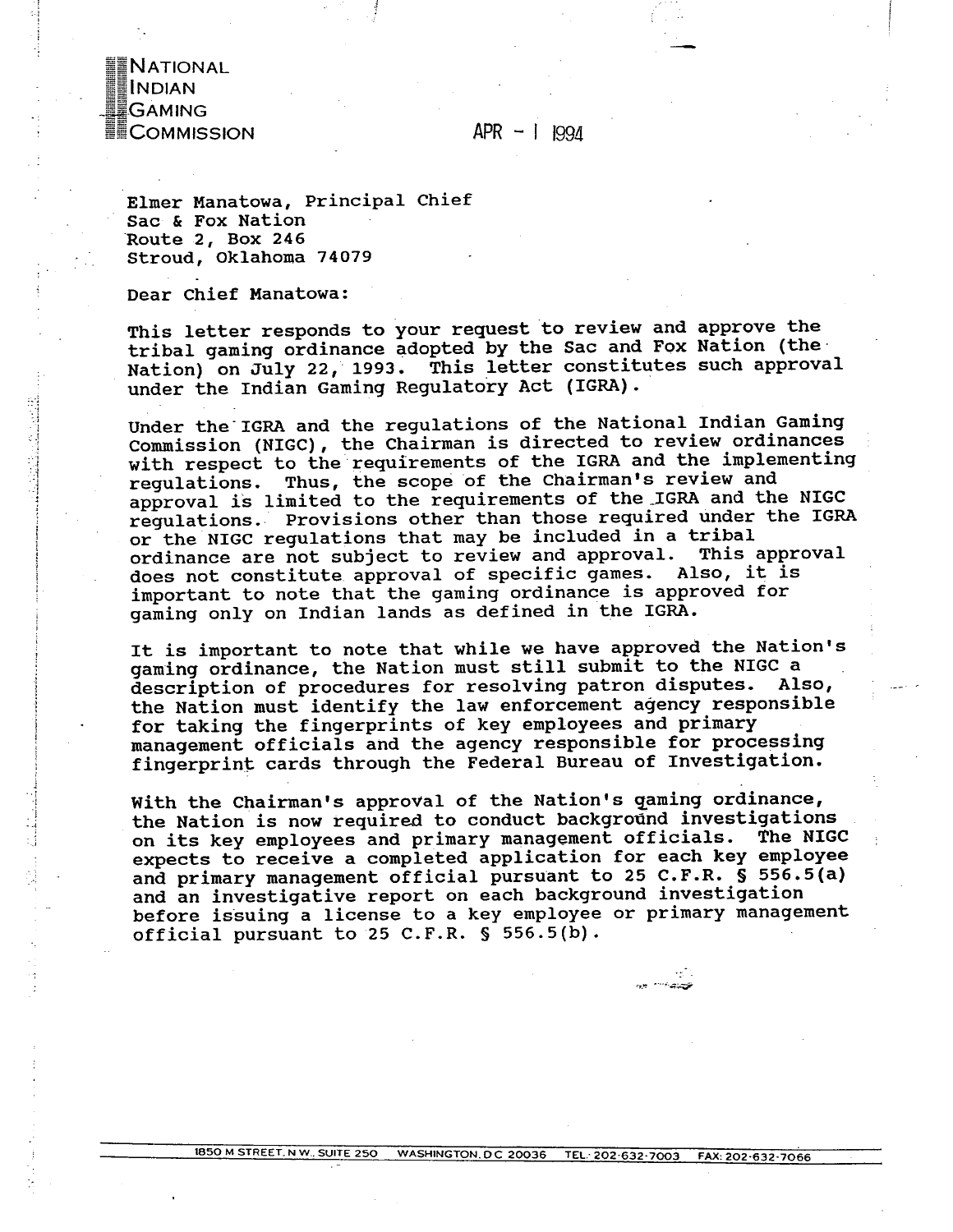Thank you for submitting the ordinance of the Sac and Fox Nation<br>of Oklahoma for review and approval. The NIGC staff and I look<br>forward to working with you and the Nation in implementing the IGRA.

ا چرچيا<br>ا

Sincerely yours,

Anthony J. Hope

Anthony J. Hope Chairman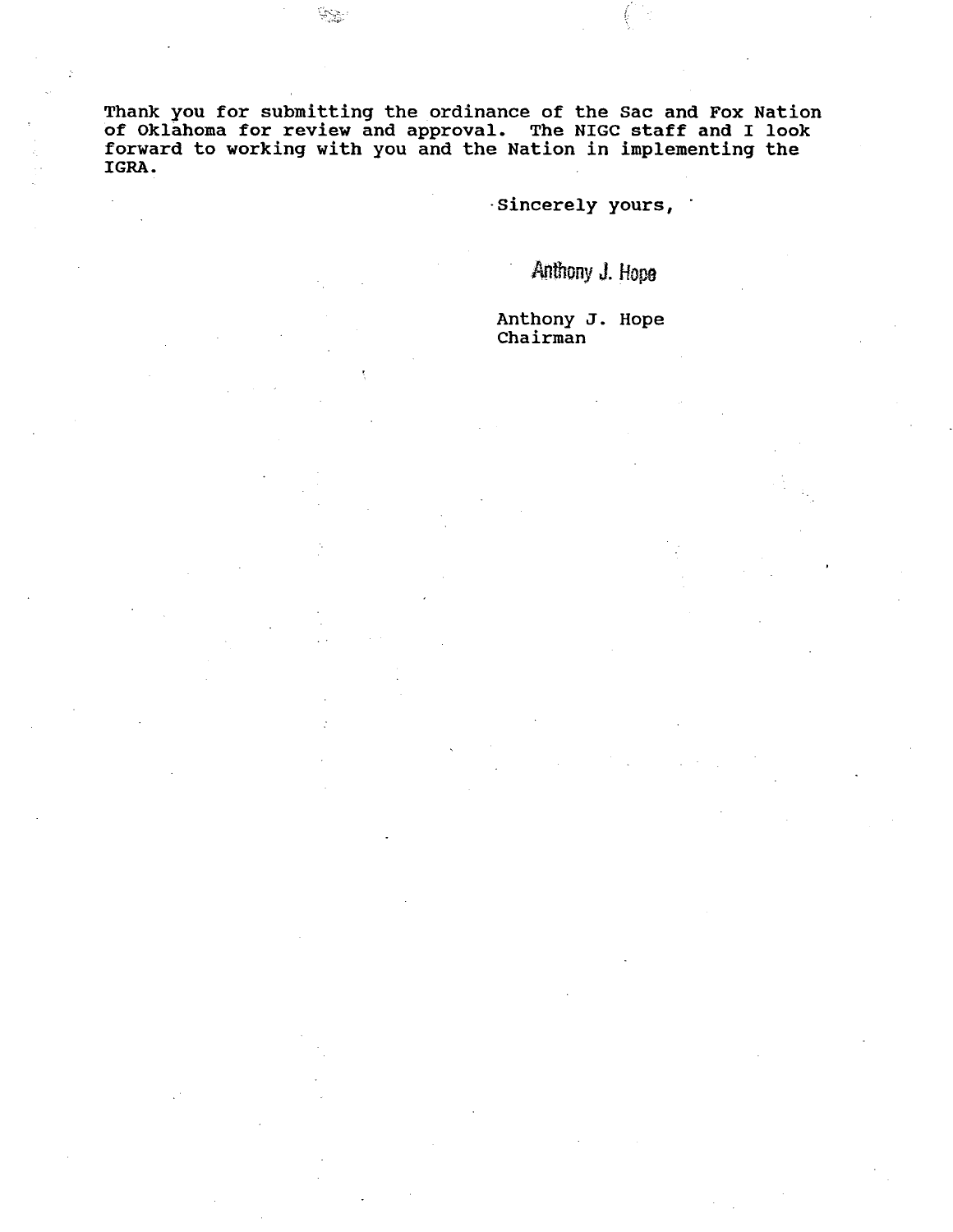

# **SAC AND Fox NATION**

**Route 2, Box 246 Stroud, Oklahoma 74079 (918) 968-3526 FAX (918) 968-3887**

**SAC AND FOX NATION RECULAR BUSINESS COMMITTEE MEETING SHAWNEE MULTI-PURPOSE CENTER** SHAWNEE, OKLAHOMA **JULY 22, 1993**

 $\mathbf{t} = 1$ 

**FILED** DATE Current 9, 1993<br>SECRETARY<br>Many 7, MC Cormun

**A PtJBLIC LAW ADOErING AND EI1ACPING A CLASS IT GAMING ORDINANCE OF 1993 ID SET ThE TERMS FOR CLASS II GAMING OPERATIONS ON TRIBAL LANDS.**

- **WHEREAS, the Business Cc~nnittee of the Sac and Fox Nation met in a regular called meeting held the 22nd day of July, 1993, there being a quorum present; and**
- **WHEREAS,** the Business Committee is authorized to transact business and **otherwise act on behalf of the Nation pursuant to the Constitution and laws of the Sac and Fox Nation; and**
- **WHEREAS, the Indian Gaming Regulatory Act requires that tribes engaged in Class IT or Class Ill gaming adopt a tribal gaming ordinance and prescribes certain procedures and methods to be utilized with regard to gaming in Indian Country; and**

**WHEREAS, such action is in the best interest of the Sac and Fox Nation;**

**NCW, ThEREFORE BE IT RESOLVED, E~AC1EI) AND ORDAINED ThAT the attached Class II Gaming Ordinance of 1993 of the Sac and Fox Nation shall be included and added to the Sac and Fox Code of Laws.**

**BE IT FURTHER RESOLVED ThAT the said Sac and Fox Class II Gaming Ordinance of 1993 shall become effective upon filing such Law with the Office of the Secretary and the Office of the Court Clerk of the Sac and Fox Nation.**

#### **CERTI FICATION**

**Principal Chief and Mary F. McCormick, Secretary of the WE, Elmer Manatowa, do hereby certify Resolution SF-93-68 to be true and exact Sac and Fox Nation, Business C~iinittee in a regular called meeting held the as approved by the 1993, at the Shawnee Multi-Purpose Center, Shawnee, 22nd day of ~July, of: E]mer - Yes; Merle - Yes; Mary - Yes; Truman - Okiaham, by a vote and Ronnie - Yes.** WITHER RESOLVED THAT the said<br>11 become effective upon 1<br>and the Office of the Court<br>cERT<br>CERT<br><br><br>**\***<br>Manatowa, Principal Chief<br>cos Nation, do hereby certify<br>red by the Business Committ<br>of July, 1993, at the S<br>by a vote of:

*t* Mary 7. 1

**Mary**

**-**

**Secretary (Elmer Manatowa, Principal Chief**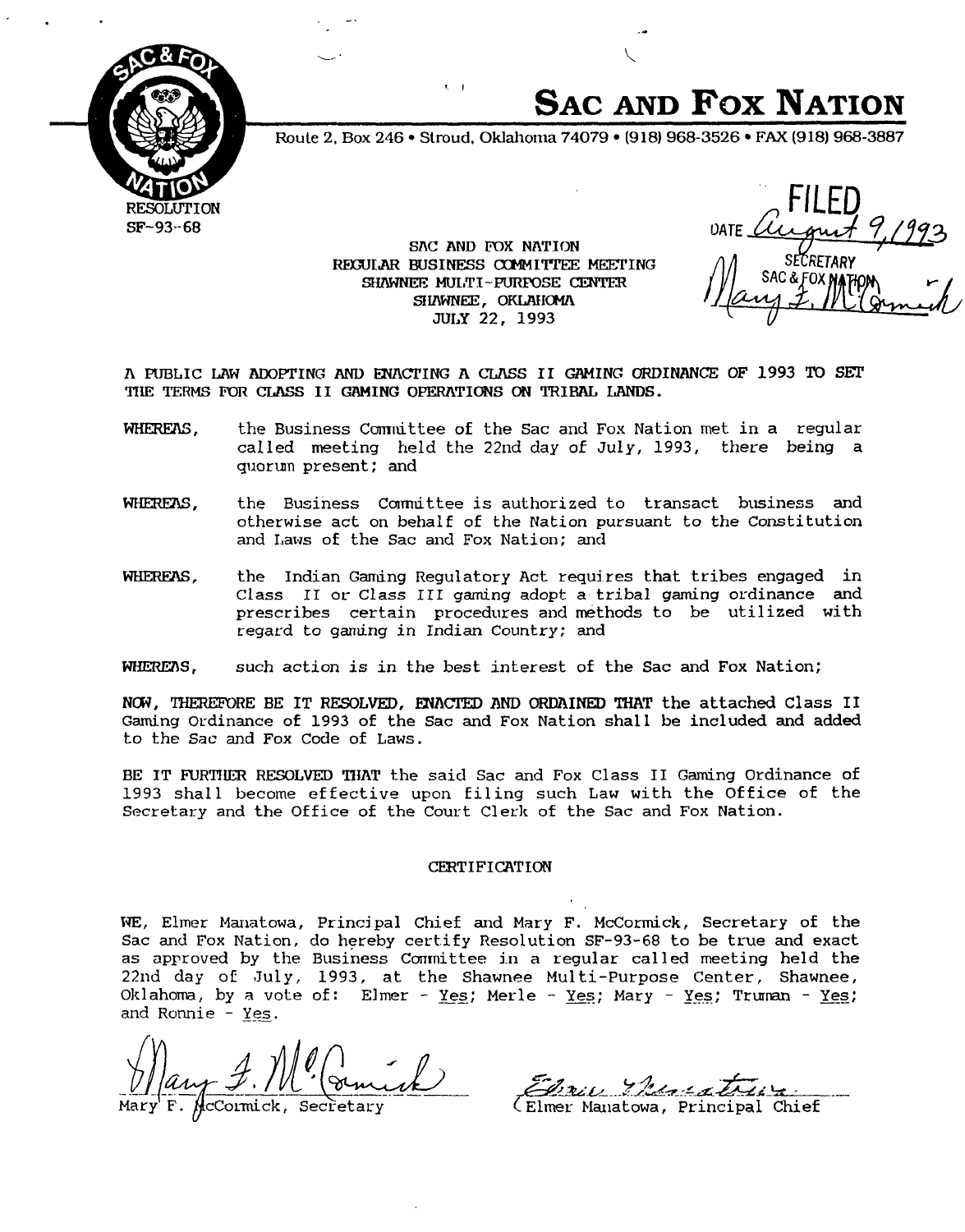### **SAC AND FOX NATION**

# **CLASS II GAMING ORDINANCE OF 1993**

**SECRETARY** SAC & FOX MAJU

#### **I. PURPOSE**

**The Sac arid Fox Nation, empowered by the Nations Constitution and Charter to enact ordinances, hereby enacts this Ordinance in order to set the terms for Class II gaming operations on tribal lands.**

#### **II.** GAMING AUTHORIZED

**Class II gaming as defined in the Indian Gaming Regulatory Act, P.L. 100-447, 25 U.S.C. Section 2703(7) (A) (IGRA) and by the regulations promul gated by the National Indian Gaming Conmission at 25 C.F.R. subsection 502.3 (as published in the Federal Register at 57 FR 12382-12393, April 8, 1992) is hereby authorized.**

#### **III. ~NERSHIP OF GAMING**

**The Nation shall have the sole propriety interest in and responsibili ty <sup>f</sup> or the conduct of any gaming operation authorized by this Ordinance, unless the Nation elects to allow individually owned gaming.**

#### **IV.** USE OF GAMING REVENUE

**A. Net revenues from Class II gaming shall be used only for the following purposes: to fund tribal government operations and programs; pro**  $v$ ide for the general welfare of the Nation and its members; promote tribal **economic development; donate to charitable organizations; or help fund opera tions of local government agencies.**

**B. IE the Nation elects to make per capita payment.s to tribal mem bers, it shall authorize such payments only upon approval of a plan suhnitted to the Secretary of the Interior under 25 U.S.C. subsection 2710 (b) (3).**

### **V. AUDIT**

**A. The Nation shall cause to be conducted annually an independent audit of gaming operations and shall suhnit the resulting audit reports to the National Indian Gaming Comnission.**

**B. All gaming related contracts that result in the purchase of sup plies, services, or concessions in excess of \$25,000.00 annually, except contracts for professional legal and accounting services, shall be specifical ly included within the scope of the audit that is described in subsection A. above.**

# VI. PROTECTION OF THE ENVIRONMENT AND PUBLIC HEALTH AND SAFETY

**Class II gaming facilities shall be constructed, maintained and oper ated in a manner that adequately protects the environment and the public health and safety.**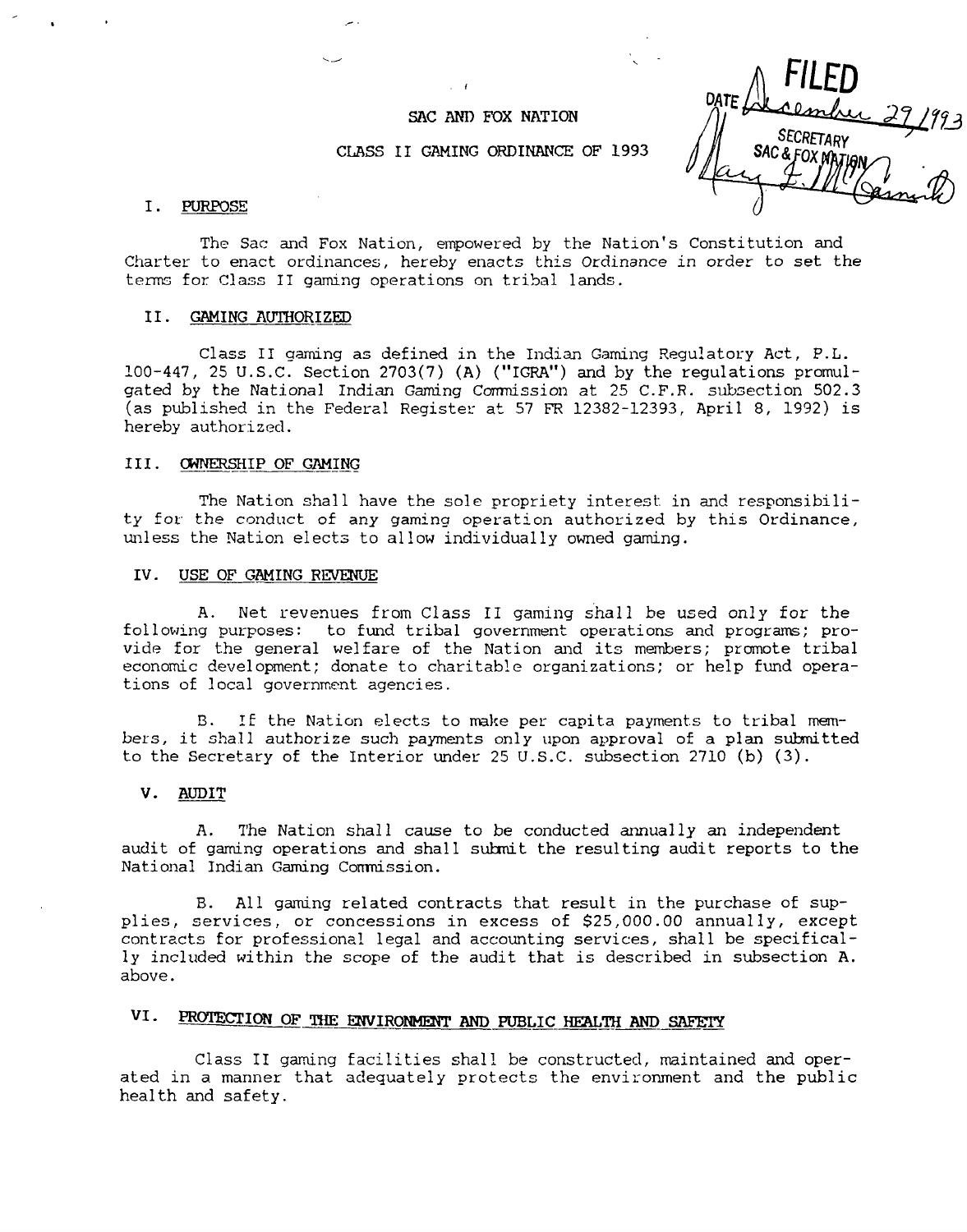# $VII.$  LICENSES FOR KEY EMPLOYEES AND PRIMARY MANAGEMENT OFFICIALS

 $\sim$   $\sim$   $\pm$ 

**The Nation shall ensure that the policies and procedures set out in this section are implemented with respect to key employees and primary management officials employed at any Class II gaming enterprise operated on Indian lands:**

# **A. Definitions**

**For the purposes of this section, the following defini tions apply:**

- 1. **Key Employee Means** 
	- **(a) A person who performs one or more of the following functions:**

 $\bar{\mathbf{r}}$ 

- **(1) Bingo caller;**
- **(2) Counting room supervisor;**
- **(3) Chief of security;**
- **(4) Custodian of gaming supplies or cash;**
- **(5) Floor manager;**
- **(6) Pit boss;**
- **(7) Dealer;**
- **(8) Croupier;**
- **(9) Approver of credit; or**
- **(10) Custodian of gambling devices including per sons with access to cash and accounting re cords within such devices;**
- **(b) If not otherwise included, any other person whose total cash compensation is in excess of ~5O,0O0 per year; or**
- **(c) If not otherwise included, the four most highly compensated persons in the gaming operation.**
- 2. Primary Management Official means:
	- **(a) The person having management responsibility for <sup>a</sup> management. contract;**
	- **(b) Any person who has authority:**
		- **(1) To hire and fire employees; or**
		- **(2) To set up working policy for the gaming opera tion; or**
	- **(c) The Chief Financial Officer or other person who has financial management responsibility.**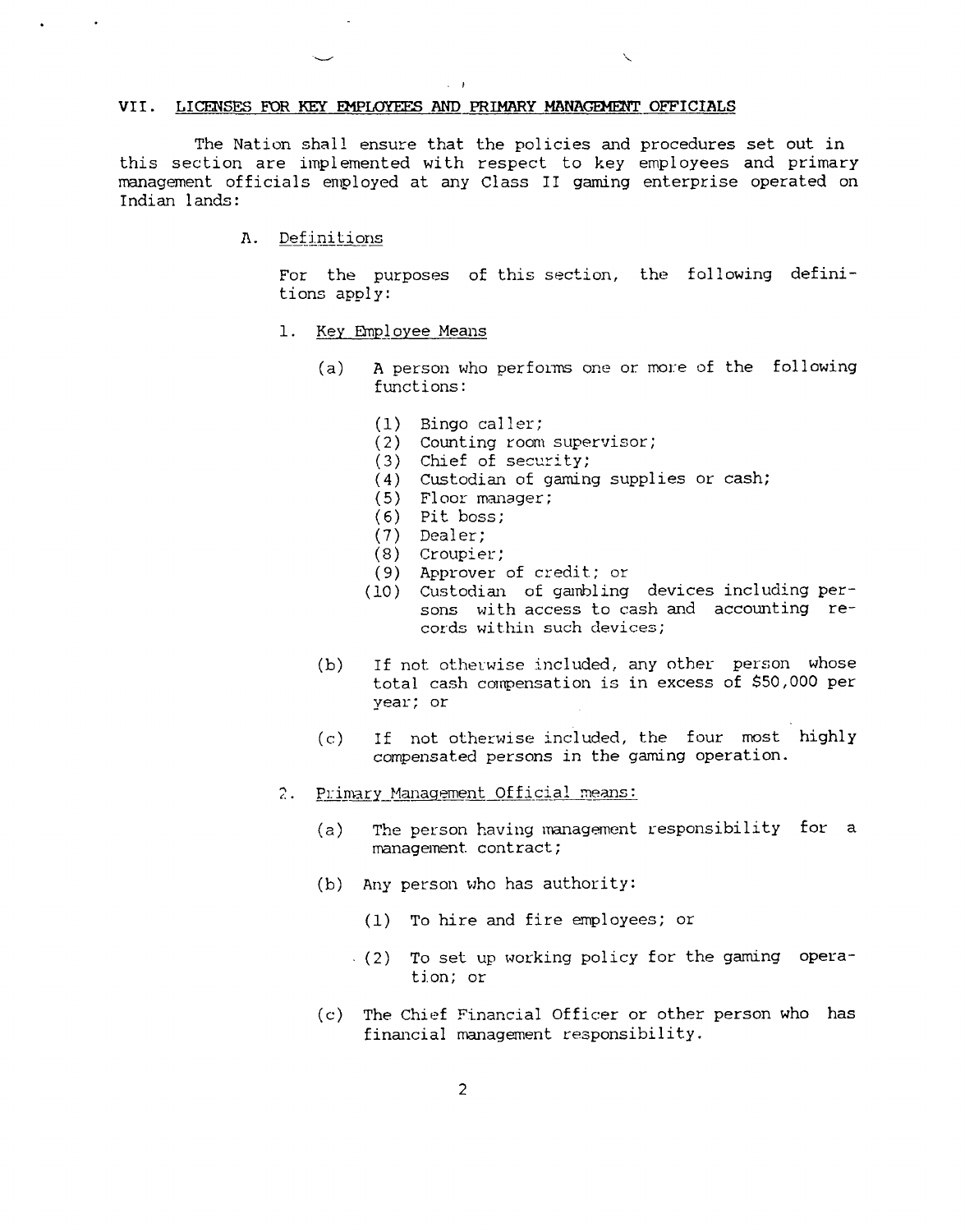**B. Application Forms**

**1. The following notice shall be placed on the application form for <sup>a</sup> key employee or a primary management official before that form is filled out by an applicant:**

> **In compliance with the Privacy Act of 1974, the following informa tion is provided by 25 U.s.c. 2701 et seq. The purpose of the requested information is to determine the eligibility of individu als to be employed in a gaming operation. The information will be used by National Indian Gaming CoTrmission members and staff who have need <sup>f</sup> or the information in the performance of their official duties. The information may be disclosed to appropriate Federal, Tribal, State, local, or foreign law enforcement and regulatory agencies when relevant to civil, criminal or regulatory investiga tions ~r prosecutions or when pursuant to a requirement by a tribe or the National Indian Gaming Conmission in connection with the hiring or firing of an employee, the issuance or revocation of a gaming license, or investigations of activities while associated with a tribe or gaming operation. Failure to consent to the** disclosures indicated in this notice will result in a tribe's **being unable to hire you in a primary management official or key employee position.**

> **The disclosi.~re of your Social Security Ni~ber (SSN) is voluntary. However, failure to supply a SSN may result in errors in process ing your application.**

**2. Existing key employees and primary management officials shall be notified in writing that they shall either:**

- **a. Complete a new application form that contains a Privacy Act notice; or**
- **h. Sign a statement that contains the Privacy Act notice and consent to the routine uses described, in that notice.**

**3. The following notice shall be placed on the application form for a key employee or a primary official before that form is filled out by an applicant:**

> **1\ false statement on any part of your application may he grounds for not hiring you, or for firing you after you begin work. Also, you may be punished by fine or impri sonment. (u.s. Code, Title 18, Section 1001)**

**4. The Nation shall notify in writing existing key employees arid primary management officials that t.hey shall either:**

> **a. Complete <sup>a</sup> new application form that contains <sup>a</sup> notice re garding false statements; or**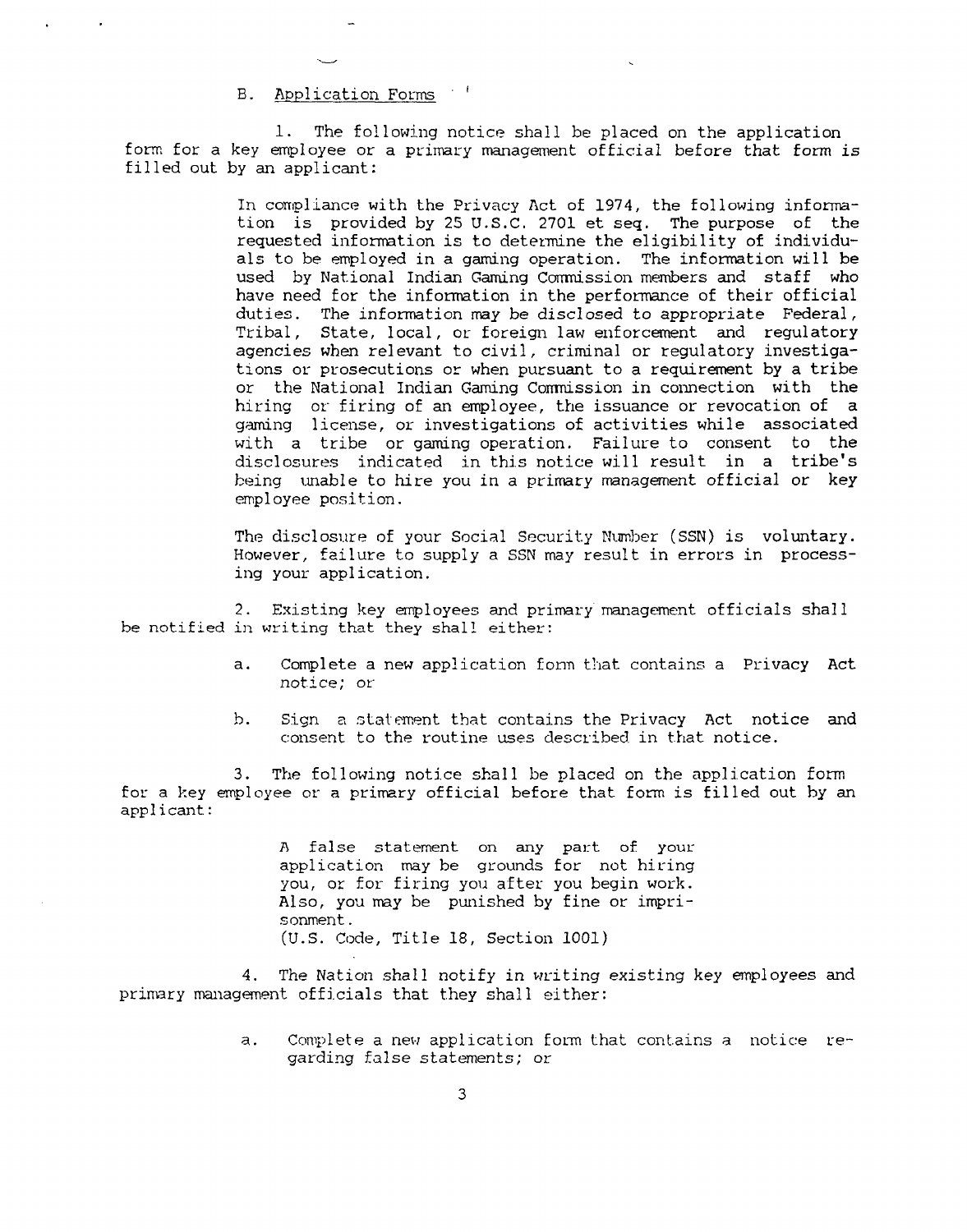**b. Sign a statement that contains the notice regarding false statements.**

# **C.** Background Investigations

**1. The Nation shall request from each primary management official and horn each key employee all of the following information:**

- **a. Full name, other names used (oral or written), social**  $security$   $number(s)$ ,  $birth$   $date$ ,  $place$  of  $birth$ ,  $citizen$ **ship, gender, all languages (spoken or written);**
- **b. Currently and for the previous <sup>5</sup> years: business and employment positions held, ownership interests in those businesses, business and residence addresses, arid drivers**  $license numbers$ ;
- **c. The names and current addresses of at least three personal references, including one personal reference who was acquainted with the applicant during each period of resi dence listed under paragraph (1) (b) of this section;**
- **d. Current business and residence telephone ni~nbers;**
- **e. A description of any existing and previous business rela tionships with Indian tribes, including ownership inter ests in those businesses;**
- **f. A description of any existing and previous business rela tionships with the gaming industry generally, including ownership interests in those businesses;**
- **g. The name and address of any licensing or regulatory agency wit.h which the person has filed an application for a license or permit related to gaming, whether or not such license or permit was granted;**
- **h. For each felony for which there is an ongoing prosecution or a conviction, the charge, the name and address of the court involved, and the date and disposition if any;**
- **i. For each misdemeanor conviction or ongoing misdemeanor prosecution (excluding minor traffic violations), within <sup>10</sup> years of the date of the application, the name and address of the court involved and the date and disposi t ion;**
- **j. For each criminal charge (excluding minor traffic charges), whether or not there is a conviction, if such criminal charge is within 10 years of the date of the application and is not otherwise listed pursuant to**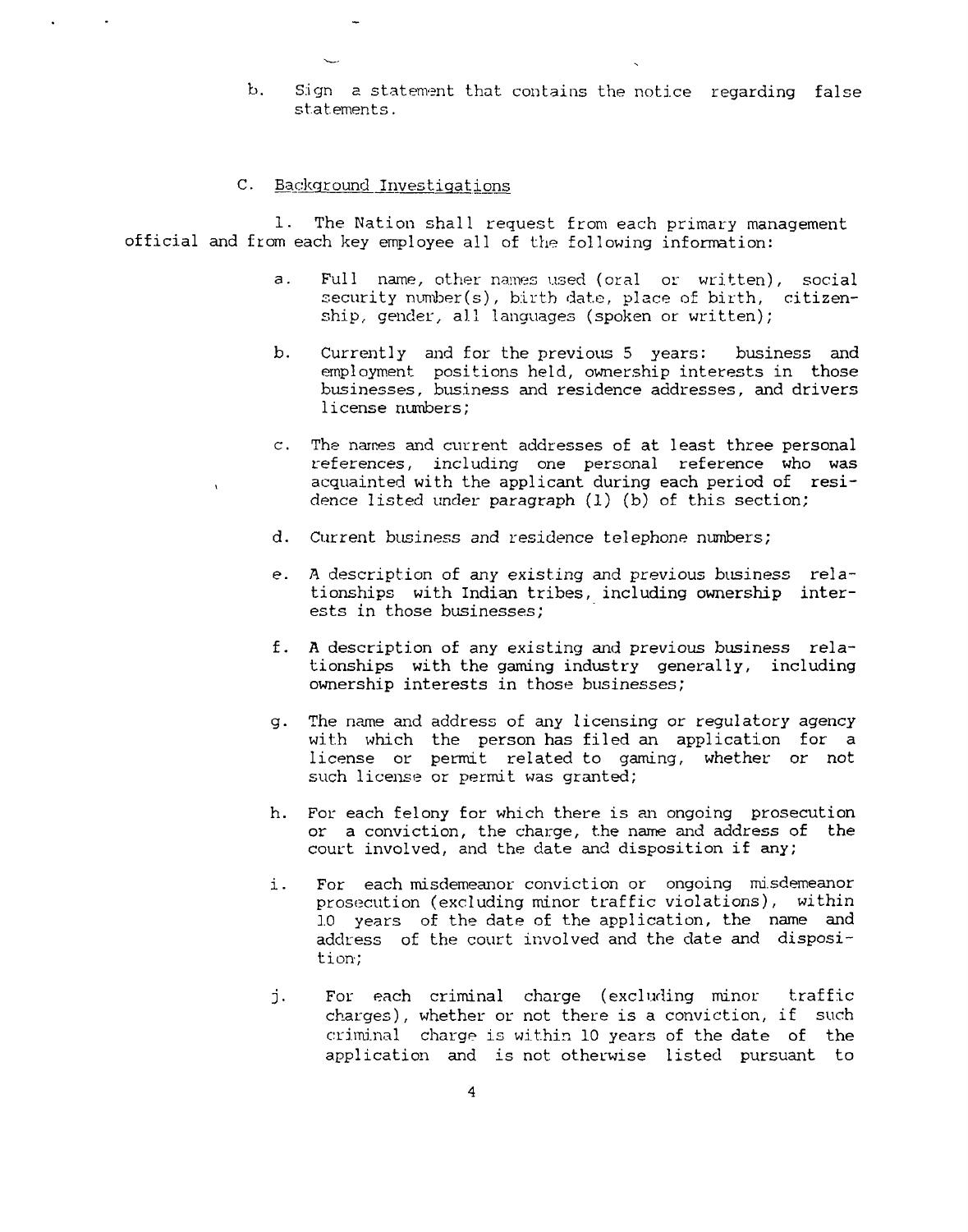$para graph (1)$   $(h)$  or  $(1)$   $(i)$  of this section, the crimi**nal charge, the name and address of the court involved and the daLe and disposition;**

- **k. The name and address of any licensing or regulatory agency wi.Lh which the person has filed an application for an occupational license or permit, whether or not such li cense or Permit was granted;**
- **1. A current photograph;**
- **m. Any other information the Nation deems relevant; and**

**n. Fingerprints consistent with procedures adopted by the Nation according to 25 C.F.R. subsection 522.2(h).**

**2. The Nation shall conduct. an investigation sufficient to make a determination under subsection D. below. In conducting a background investigation, the Nation or its agent shall promise to keep confidential the identity of each person interviewed in the course of the investigation.**

# **D. Eligibility Determination**

**The Nation shall review a persons prior activities, criminal record, if any, and reputation, habits and associations to make a finding concerning the eligibility of a key employee or primary management official for employment, in a gaming operation. If the Nation determines that employ ment of the person poses a threat to the public interest or to the effective regulation of gaming, or creates or enhances dangers of unsuitable, unfair, or illegal practices and methods and activities in the conduct of gaming, a tribal gaming operation shall not employ that person in a key employee or primary management official position.**

> **E. Procedures for Forwarding Applications and Reports for Key ~r4oyees and Primary\_Man~g~ment Officials to the National Indian Gaming Corrrnission**

**1. When a key employee or primary management official begins work at a gaming operation authorized by this Ordinance, the Nation shall forward to the National Indian Gaming ConTnission a completed application for employment and conduct the background investigation and make the determination referred to in subsection D. of this section.**

**2. The Nation shall forward the report referred to in sub section F. of this section to the National Indian Gaming Coiimission within 60 days after an employee begins work or within 60 days of the approval of this Ordinance by the Chairman of the National Indian Gaming Conmission.**

**3. The gaming operation shall not employ as <sup>a</sup> key ~loyee or primary management official a person who does not have a license after 90 days.**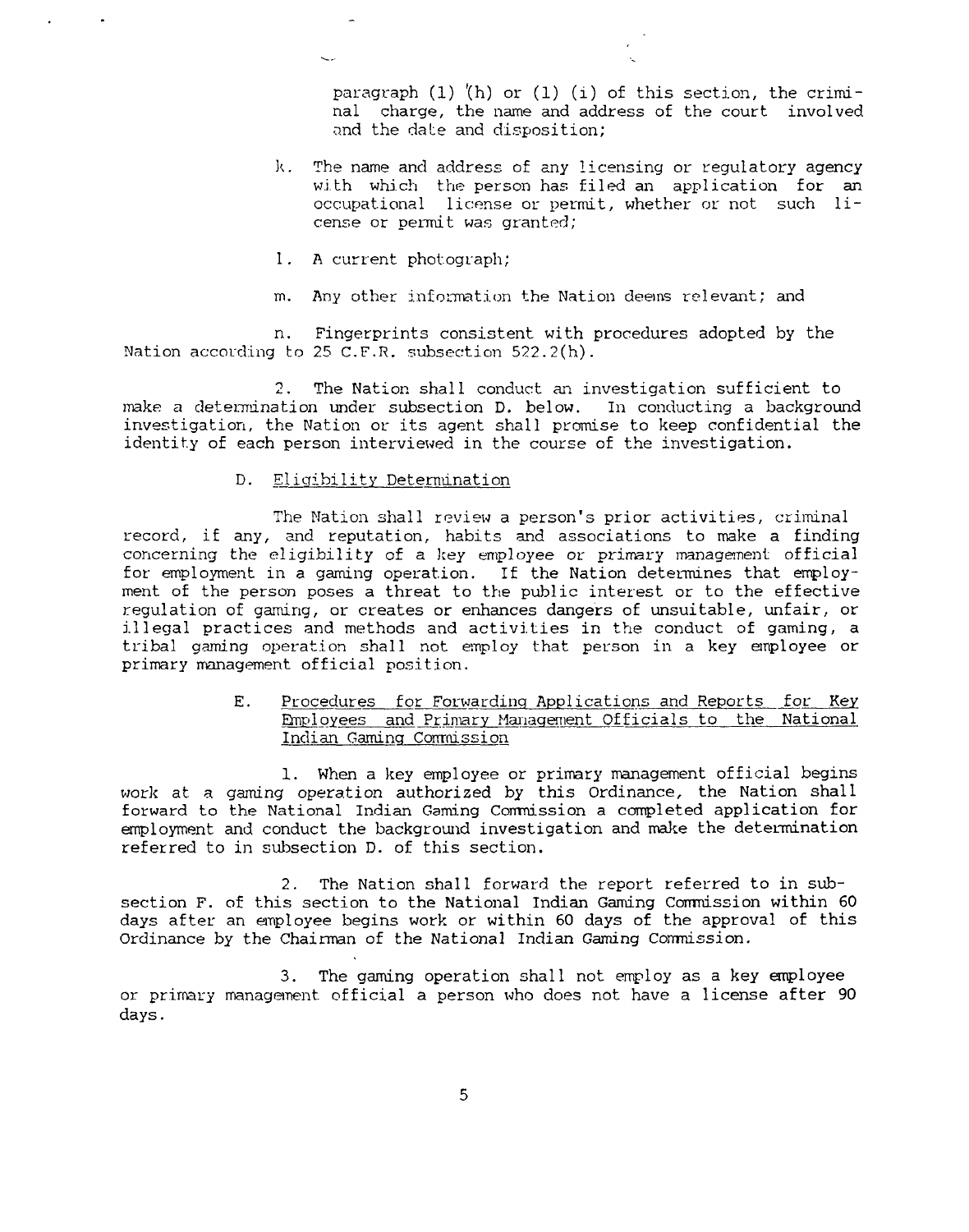# F. Report to the National Indian Gaming Commission

**1. Pursuant to the procedures set out in subsection E. of this section, the Nation shall prepare arid forward to the National Indian Gaming Corrrnission an investigative report on each background investigation. An investigative report shall include all of the following:**

- **a. Steps taken in conducting a background investigation;**
- **b. Results obtained;**

 $\ddotsc$ 

- **c. Conclusions reached; and**
- **d. The basis for those conclusions.**

**2. The Nation shall sul~nit, with the report, <sup>a</sup> copy of the eligibility determination made under subsection D. of this section.**

- **3. If a license is not issued to an applicant, the Nation:**
- **a. Shall notify the NaLional Indian Gaming Conniission; and**
- **b. May forward. copies of its eligibility determination and investigative report (if any) to the National Indian Gaming Corrmission for inclusion in the Indian Gaming Individuals** Records System.

**4. Wit.h respect to key employees and primary management officials. the Nation shall retain applications for employment and report.s (if any) of background investigations for inspection by the Chairman of the Na tional Indian Gaining Corimission ~r his or her designee for no less than three (3) years from the date of termination of employment.**

# **G. Granting a Gaming License**

**1. If, within a thirty (30) day period after the National**  $I_n$ report, **Caming Commission receives a** report, the National Indian Gaming Commis**sion notifies the Nation that it has no objection to the issuance of a license pursuant to a license application filed by a key employee or a primary manage ment official for whom the Nation has provided an application and investiga tive report to the National Indian Gaming C~rrnission, the Nation may issue a license to such applicant.**

**2. The Nation shall respond to <sup>a</sup> request for additional information from the Chairman of the National Indian Gaming Comrtission con cerning a key emoloyee or a primary management official who is the subject of a report. Such a request shall suspend the 30-day period under paragraph G. 1. of this ~~ction until the Chairman of the National Indian Gaming CoriTnission receives the additional information.**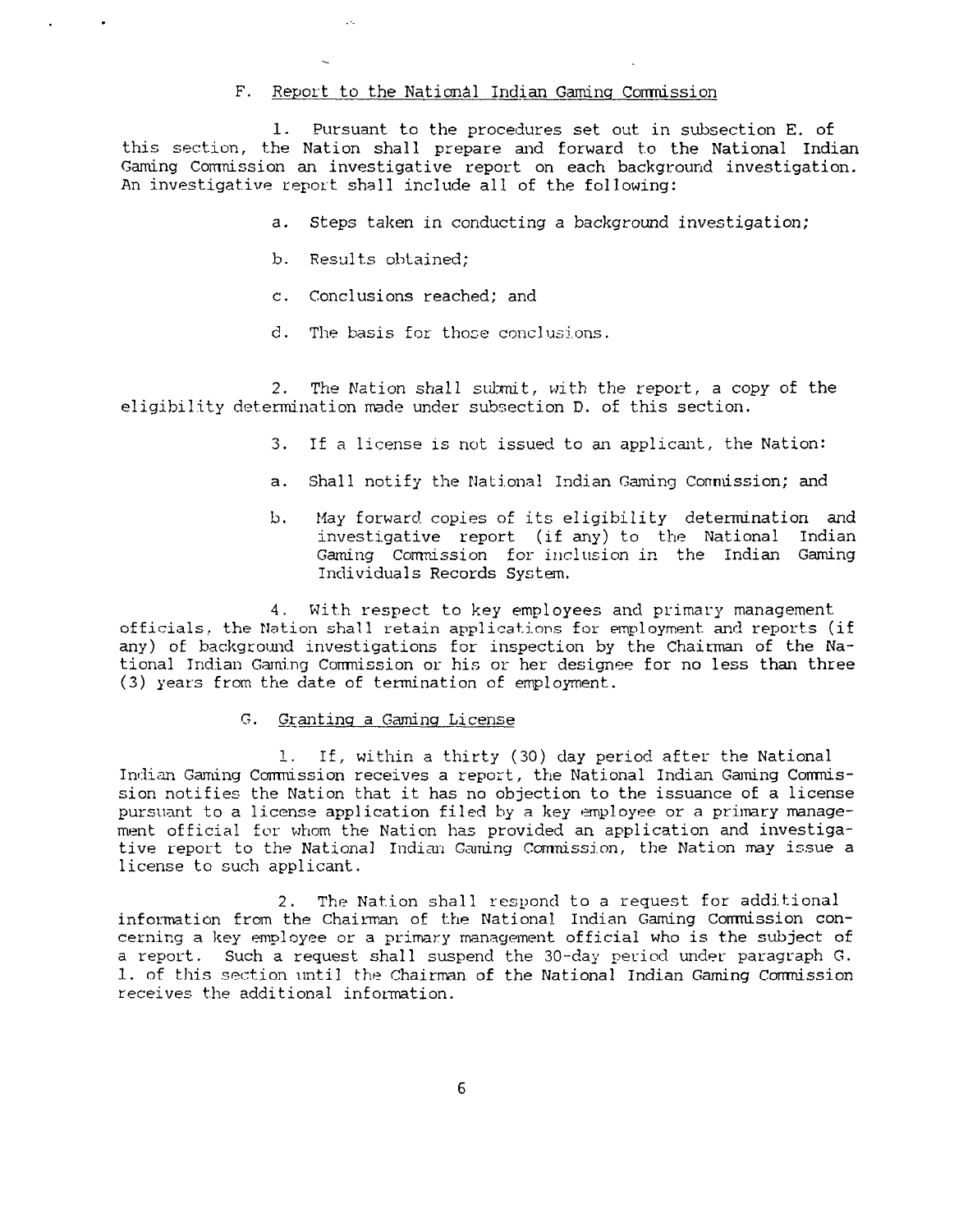**3. If, within the thirty (30) day period described above, the National Indian Gaming Comnission provides the Nation with a statement itemizing objections to the issuance of a license to a key employee or to a**  $p$ rimary management official for whom the Nation has  $p$ rovided an application **and investigative report to the National Indian Gaming Comnission, the Nation shall reconsider the application, taking into account. the objections itemized by the National Indian Gaming Corimission. The Nation shall make the final decision whether to issue a license to such applicant.**

#### **H. License Suspension**

**1. If, after the issuance of a gaming license, the Nation receives from the National Indian Gaming Corrrnission reliable information indicating that <sup>a</sup> key employee or <sup>a</sup> primary management official is not eligi ble for employment under subsection D. above, the Nation shall suspend such license and shall notify in writing the licensee of the suspension and the proposed revocation.**

**2. The Nation shall notify the licensee of a time and a place <sup>f</sup> or a hearing on the proposed revocation of a license.**

**3. After a revocation hearing, the Nation shall decide to revoke or to reinstate a gaming license. The Nation shall notify the National Indian Gaming Comnission of its decision.**

#### $VIII.$  LICENSE LOCATIONS

**The Nation shall issue a separate license to each place, facility, or location on Indian lands where Class II gaming is conducted under this Ordi nance.**

# **IX.** REPEAL

**To the extent that. they are inconsistent with this Ordinance, all prior gaming ordinances are hereby repealed.**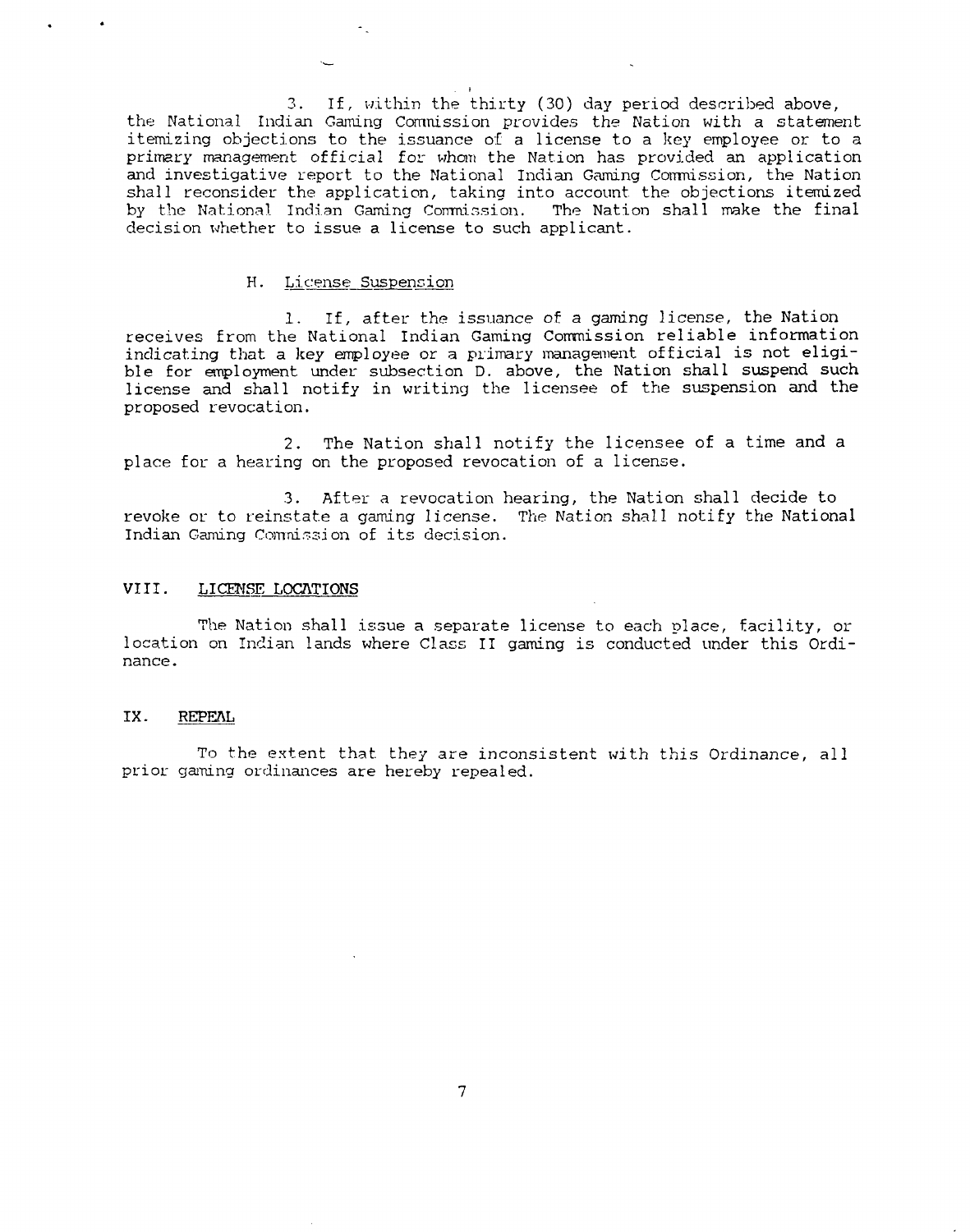#### **ADDITIONAL SUBMISSION REQUIREMENTS**

 $\tau=1$ 

In addition to an ordinance, under 25 C.F.R. subsection 522 or subsection **523, a tribe must sutmit the following:**

- **1. Description of procedures for conducting background investigations;**
- **2. Description of pL-ocedures to issue tribal licenses to primary manage ment officials and key employees;**
- **3. Description of procedures for resolving disputes between the gaming PUJ)11C and. the rIation or the management contractor (if any);**
- **4. Designation of an agent for service;**
- **5. Identification of <sup>a</sup> law enforcement agency that will take finger prints and describe procedures for conducting a criminal history check by a law enforcement agency; and**
- **6. Copies of all tribal gaming regulations.**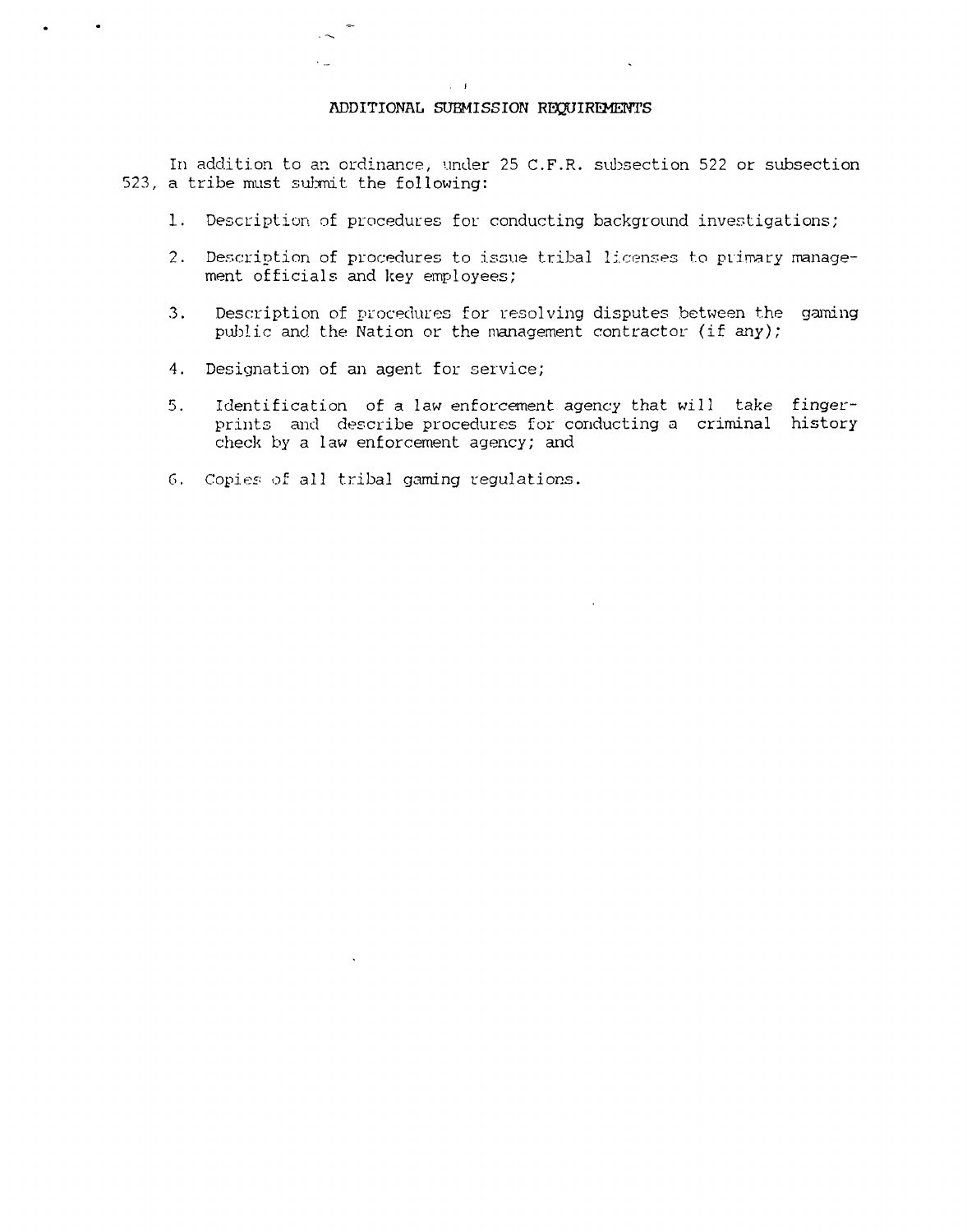#### **BACKGROUND INVESTIGATIONS**

### **OF**

#### **I~EY B~.1PLOYEES ANT) PRIMARY MANT\GT~1ENT OFFICIALS**

# **DESCRIPTION OF PROCEDURES**

**I. Section 522.2(b) requires**

 $\bullet$ 

**A description of procedures to conduct or cause to he conducted back ground investigations on key employees and primary management officials**

- **II.** Such description of procedures should include, as a minimum, the follow**ing:**
	- **A. A clear st.~tement that the tribe is responsible for the conduct of the background investigations and suitability determinations.**
	- **B. An organization chart or statement showing the positions or people responsible for --**
		- **1. conducting and causing to be conducted the background investi gations;**
		- **2. reviewing and approving the investigative work done;**
		- **3. reporting the results of the background investigation to the**  $National Indian Gamma$  **Connission**;
		- **4. obtaining and processing fingerprints; and**
		- **5. making the suitability determinations.**
	- **C. An explanation of how the positions and people identified above were selected.**
	- **D. A listing of the minimum investigative procedures to be performed, including the following:**
		- **1. Verify by written or oral cormiunication information suhnitted by applicant.**
		- **2. Inquire into the applicants prior activities, criminal record, if any, and reputation, habits and associations; interview a sufficient ni~nber of knowledgeable people such as former em ployers, personal references, and others to whom referred in order to provide <sup>a</sup> basis for the tribe to make <sup>a</sup> finding con cerning the eligibility for employment in a gaming operation.**
		- **3. Document the disposition of all potential problem areas noted and disqualifying information obtained.**